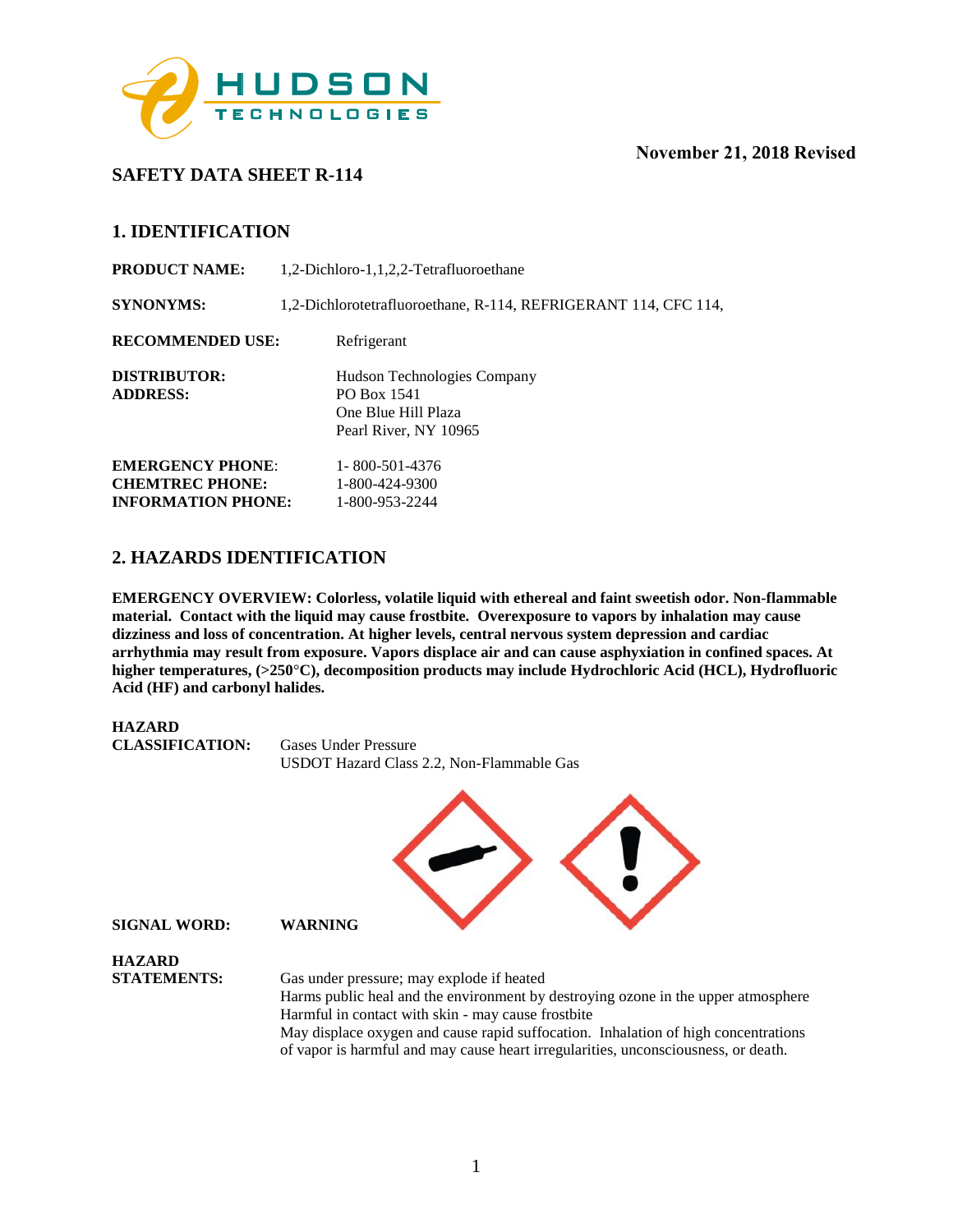

# **SAFETY DATA SHEET R-114**

### **PRECAUTIONARY STATEMENTS**

| <b>PREVENTION:</b> Do not breathe vapors. Use only with adequate ventilation - never in a closed                              |
|-------------------------------------------------------------------------------------------------------------------------------|
| space. Wear protective gloves. Wear eye protection.                                                                           |
| If inhaled: Remove person to fresh air and keep comfortable for breathing.                                                    |
| Immediately call a physician. If not breathing, give artificial respiration, preferably<br>mouth to mouth.                    |
| If breathing is difficult, give oxygen. Avoid stimulants. Do not give adrenal in                                              |
| If on skin: Wash with plenty of water (not hot water) or use other means to warm                                              |
| skin slowly.                                                                                                                  |
| If in eyes: Rinse cautiously with water for several minutes. Remove contact lenses,                                           |
| if present and easy to do. Continue ringing. Call a physician.                                                                |
| Protect from sunlight. Store in well-ventilated place.                                                                        |
| Do not heat above $120^{\circ}F(50^{\circ}C)$ . Do not store in damp areas.                                                   |
| Comply with Federal, State and local regulations. Reclaim by distillation or remove<br>to a permitted waste disposal facility |
|                                                                                                                               |

**CARCINOGENICITY:** Ingredients found on one of the OSHA designated carcinogen lists are listed below.

| <b>INGREDIENT NAME</b>                | <b>NTP STATUS</b> | <b>IARC STATUS</b> | <b>OSHA LIST</b> |
|---------------------------------------|-------------------|--------------------|------------------|
| No ingredients listed in this section |                   |                    |                  |

### **3. COMPOSITION / INFORMATION ON INGREDIENTS**

**PRODUCT NAME:** 1,2-Dichloro-1,1,2,2-Tetrafluoroethane

**SYNONYMS:** R-114, REFRIGERANT 114, CFC 114

### **INGREDIENT NAME CAS NUMBER WEIGHT %**

| <b>Ingredient Name</b>                                     | CAS Number | Weight % |
|------------------------------------------------------------|------------|----------|
| 1,2-Dichloro-1,1,2,2-Tetrafluoroethane (CFC-114) $76-14-2$ |            | 100      |

Trace impurities and additional material names not listed above may also appear in Section 15 toward the end of this Safety Data Sheet.

### **4. FIRST AID MEASURES**

**SKIN:** Promptly flush skin with water until all chemical is removed. If there is evidence of frostbite, bathe (do not rub) with lukewarm (not hot) water. If water is not available, cover with a clean, soft cloth or similar covering. Get medical attention if symptoms persist.

**EYES:** Immediately flush eyes with large amounts of water for at least 15 minutes (in case of frostbite water should be lukewarm, not hot) lifting eyelids occasionally to facilitate irrigation. Get medical attention if symptoms persist.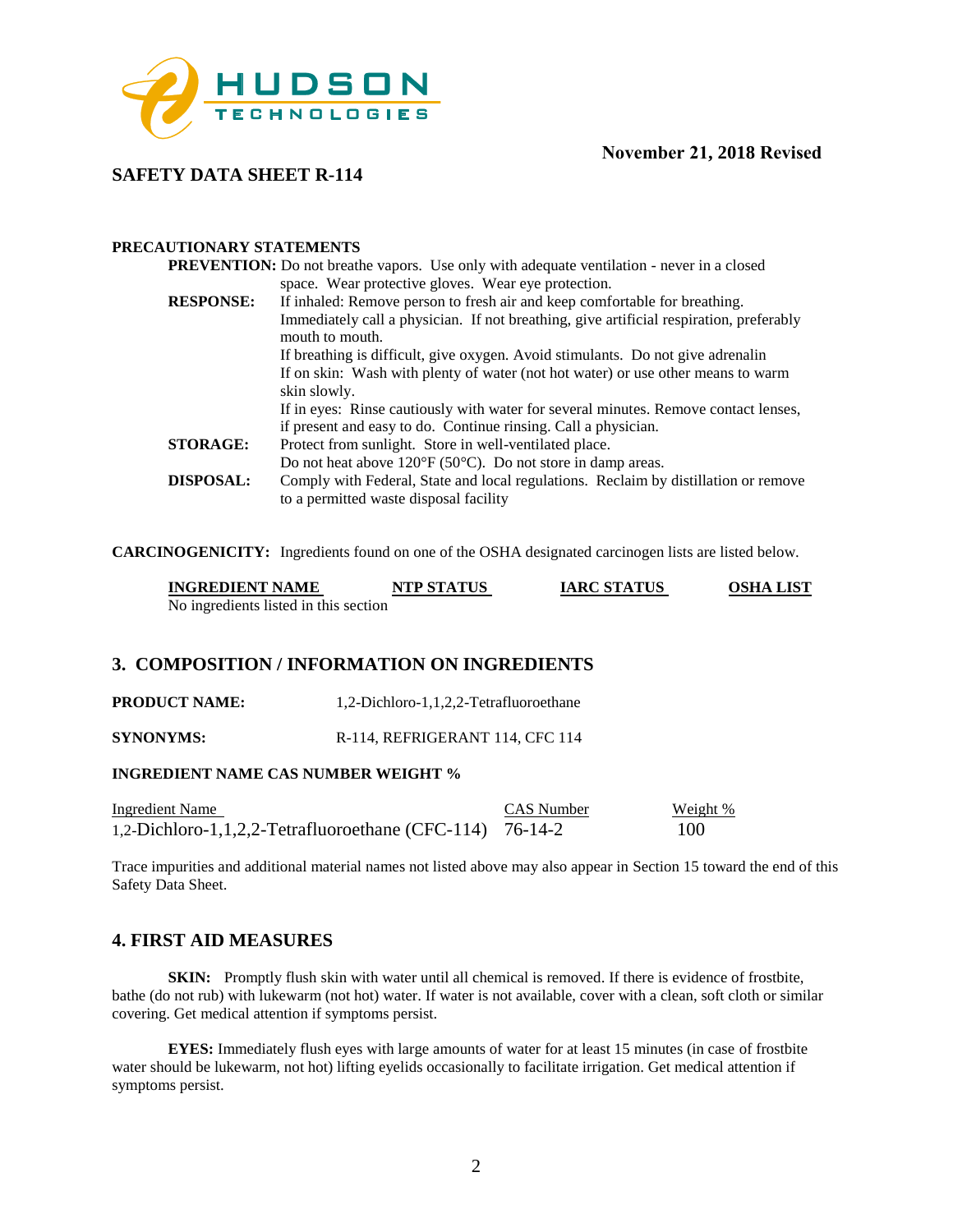

# **SAFETY DATA SHEET R-114**

**INHALATION:** Immediately remove to fresh air. If breathing has stopped, give artificial respiration. Use oxygen as required, provided a qualified operator is available. Get medical attention. Do not give epinephrine (adrenaline).

**INGESTION:** Ingestion is unlikely because of the physical properties and is not expected to be hazardous. In case of accidental ingestion, get medical attention. Do not induce vomiting unless instructed to do so by a physician.

**ADVICE TO PHYSICIAN:** Because of the possible disturbances of cardiac rhythm, catecholamine drugs, such as epinephrine, should be used with special caution and only in situations of emergency life support. Treatment of overexposure should be directed at the control of symptoms and the clinical conditions.

## **5. FIRE FIGHTING MEASURES**

| FLAMMABLE LIMITS IN AIR, | UPPER: $N/A$ |
|--------------------------|--------------|
| (% BY VOLUME)            | LOWER: N/A   |

#### **FLASH POINT**: None

#### **NFPA HAZARD CLASSIFICATION**

HEALTH: 1 FLAMMABILITY: 0 REACTIVITY: 1 OTHER:

**EXTINGUISHING MEDIA**: Appropriate for combustibles in the area.

**SPECIAL FIRE FIGHTING PROCEDURES**: The product is not flammable. Use water spray to cool containers. Self-contained breathing apparatus (SCBA) is required if cylinders rupture and contents are released under fire conditions.

**UNUSUAL FIRE AND EXPLOSION HAZARDS:** Cylinders may rupture under fire conditions. CFC 114 should not be permitted to mix with air above atmospheric pressure or at high temperatures, or in an oxygen enriched environment, since under such conditions it can become combustible in the presence of an ignition source.

**HAZARDOUS DECOMPOSITION PRODUCTS**: Under high temperatures, this product can form hydrofluoric acid, and possibly carbonyl fluoride.

# **6. ACCIDENTAL RELEASE MEASURES**

### **IN CASE OF SPILL OR OTHER RELEASE:**

(Always wear recommended personal protective equipment.)

Evacuate unprotected personnel. Protected personnel should remove ignition sources and shut off leak, if without risk, and provide ventilation. Use self-contained breathing apparatus (SCBA) for large spills or releases. Unprotected personnel should not return until air has been tested and determined safe, including low- lying areas.

#### **Spills and releases may have to be reported to Federal and/or local authorities. See Section 15 regarding reporting requirements.**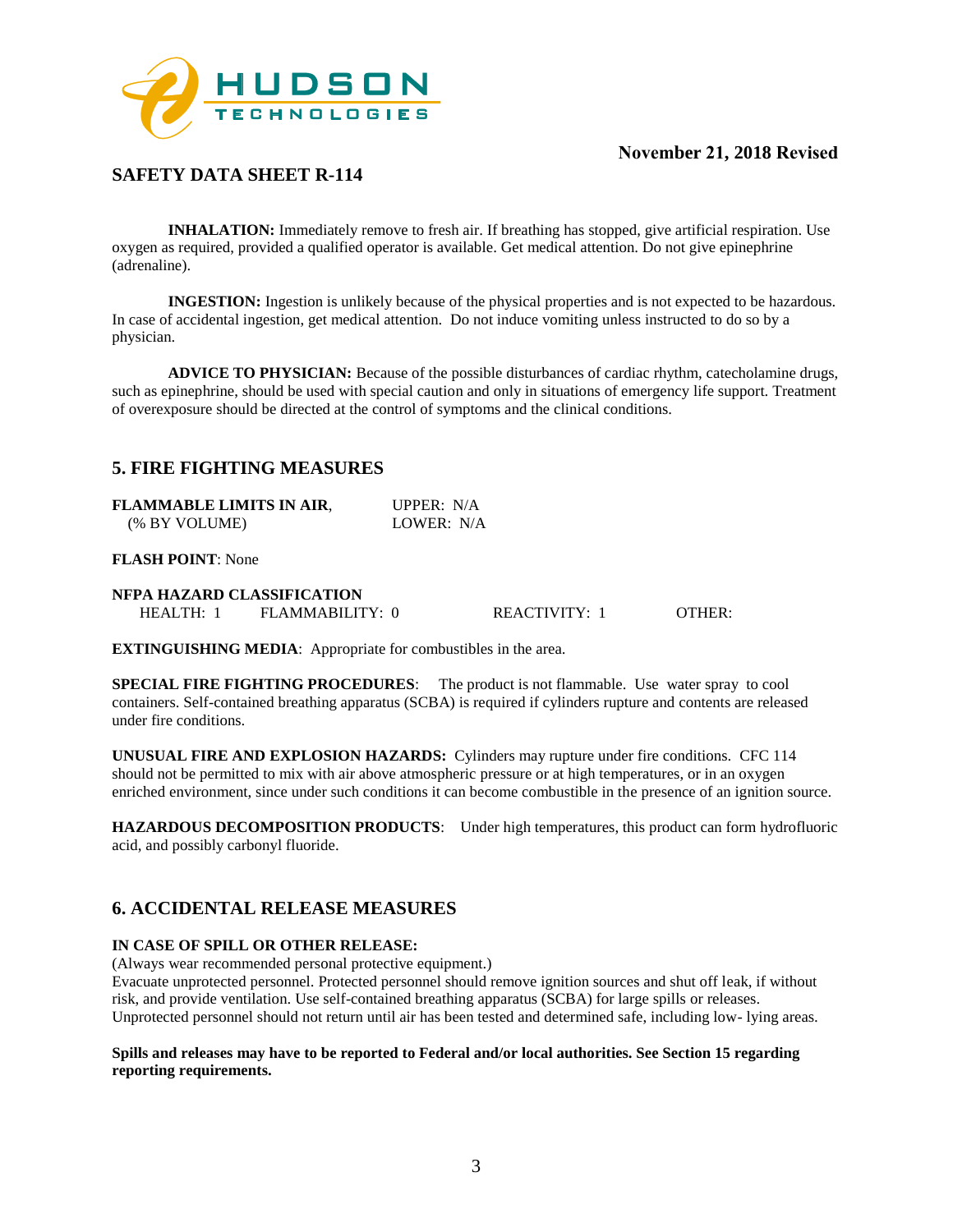

# **SAFETY DATA SHEET R-114**

# **7. HANDLING AND STORAGE**

**NORMAL HANDLING:** Always wear recommended personal protective equipment.

Avoid breathing vapors and liquid contact with eyes, skin or clothing. Do not puncture or drop cylinders, expose them to open flame or excessive heat. Use authorized cylinders only. Follow standard safety precautions for handling and use of compressed gas cylinders. R-114 should not be mixed with air above atmospheric pressure for leak testing or any other purpose.

#### **STORAGE RECOMMENDATIONS:**

Store in a cool, well-ventilated area of low fire risk and keep out of direct sunlight. Protect cylinder and its fittings from physical damage. Storage in subsurface locations should be avoided. Close valve tightly after use and when empty. Cylinder temperatures should not exceed 52° C (125° F).

# **8. EXPOSURE CONTROLS / PERSONAL PROTECTION**

**ENGINEERING CONTROLS:** Provide local ventilation at filling zones and areas where leakage is probable. Mechanical (general) ventilation may be adequate for other operating and storage areas.

#### **PERSONAL PROTECTIVE EQUIPMENT**

**SKIN PROTECTION:** Skin contact with refrigerant may cause frostbite. General work clothing and gloves (leather) should provide adequate protection. If prolonged contact with the liquid or gas is anticipated, insulated gloves constructed of PVA, neoprene or butyl rubber should be used. Any contaminated clothing should be promptly removed and washed before reuse.

**EYE PROTECTION:** For normal conditions, wear safety glasses. Where there is reasonable probability of liquid contact, wear chemical safety goggles.

**RESPIRATORY PROTECTION:** None generally required for adequately ventilated work situations. For accidental release or non-ventilated situations, or release into confined space, where the concentration may be above the PEL of 1,000 ppm, use a self-contained, NIOSH- approved breathing apparatus or supplied air respirator. For escape: use the former or a NIOSH-approved gas mask with organic vapor canister.

**ADDITIONAL RECOMMENDATIONS:** Where contact with liquid is likely, such as in a spill or leak, impervious boots and clothing should be worn. High dose-level warning signs are recommended for areas of principle exposure. Provide eyewash stations and quick-drench shower facilities at convenient locations. For tank cleaning operations, see OSHA regulations, 29 CFR 1910.132 and 29 CFR 1910.133.

#### **EXPOSURE GUIDELINES**

| <b>INGREDIENT NAME</b>                 | <b>ACGIH TLV</b>   | <b>OSHA PEL</b>    | NIOSH REL            |
|----------------------------------------|--------------------|--------------------|----------------------|
| 1,2-Dichloro-1,1,2,2-Tetrafluoroethane | $1000$ TWA $(8hr)$ | $1000$ TWA $(8hr)$ | 1000 ppm TWA $(8hr)$ |

#### **OTHER EXPOSURE LIMITS FOR POTENTIAL DECOMPOSITION PRODUCTS:**

Hydrogen Fluoride: ACGIH TLV: 3 ppm ceiling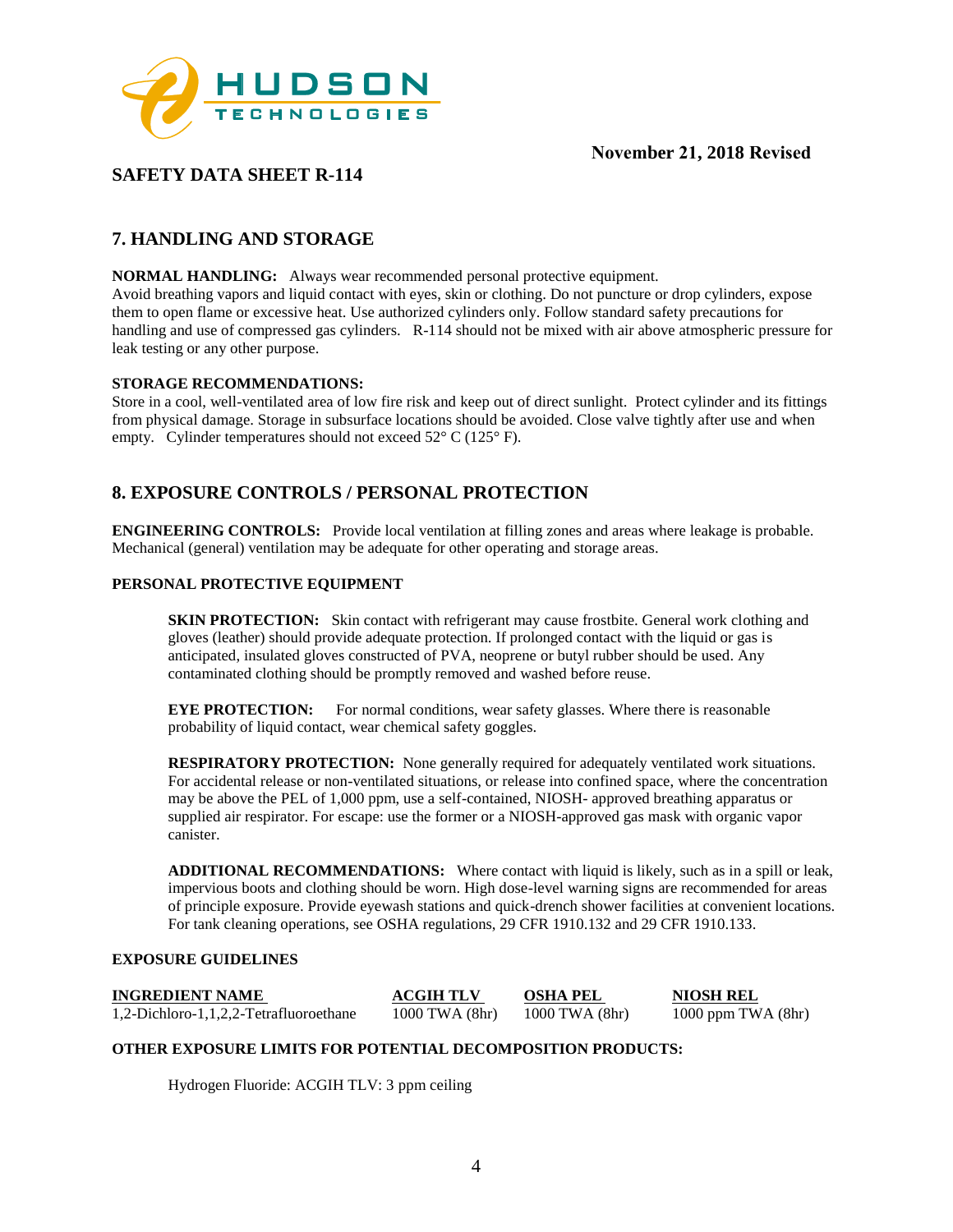

# **SAFETY DATA SHEET R-114**

## **9. PHYSICAL AND CHEMICAL PROPERTIES**

| APPEARANCE:                              | Clear, colorless liquified gas |
|------------------------------------------|--------------------------------|
| ODOR:                                    | Slight ethereal                |
| <b>MOLECULAR WEIGHT</b>                  | 170.92/g/mole                  |
| PHYSICAL STATE:                          | liquified gas                  |
| BOILING POINT (@ 736 mm Hg):             | F: 38.8                        |
|                                          | C: 3.8                         |
| <b>FREEZING POINT</b>                    | $F: -137.2$                    |
|                                          | $C: -94$                       |
| VAPOR PRESSURE (psia):                   | 27.3 @ 70F (68C)               |
| VAPOR DENSITY (AIR = 1):                 | 5.9 (air = 1)                  |
| SPECIFIC VOLUME (ft3 /lb):               | 2.1277                         |
| EVAPORATION RATE $(CCL4 = 1)$ :          | >1                             |
| SOLUBILITY IN WATER (@14.7 psia):        | Not available                  |
| PERCENT SOLIDS BY WEIGHT:                | Gas                            |
| PERCENT VOLATILE:                        | 100% By Wt                     |
| <b>VOLATILE ORGANIC COMPOUNDS (VOC):</b> | Gas                            |
|                                          |                                |

# **10. STABILITY AND REACTIVITY**

### **NORMALLY STABLE (CONDITIONS TO AVOID):**

#### The product is stable.

Do not mix with oxygen or air above atmospheric pressure. Any source of high temperature, such as lighted cigarettes, flames, hot spots or welding may yield toxic and/or corrosive decomposition products.

### **INCOMPATIBILITIES:**

Under specific conditions: e.g. very high temperatures and/or appropriate pressures – Freshly abraded aluminum surfaces may cause strong exothermic reaction. Chemically active metals: potassium, calcium, powdered aluminum, magnesium and zinc.

#### **HAZARDOUS DECOMPOSITION PRODUCTS:**

Halogens, halogen acids and possibly carbonyl halides. These materials are toxic and irritating.

### **HAZARDOUS POLYMERIZATION:**

Will not occur.

### **11. TOXICOLOGICAL INFORMATION**

### **IMMEDIATE (ACUTE) EFFECTS:**

LC50 : 2 hr. (rat) - >600,000 ppm

#### **SENSITISATION:**

Cardiac sensitization (dogs) – 45,000 ppm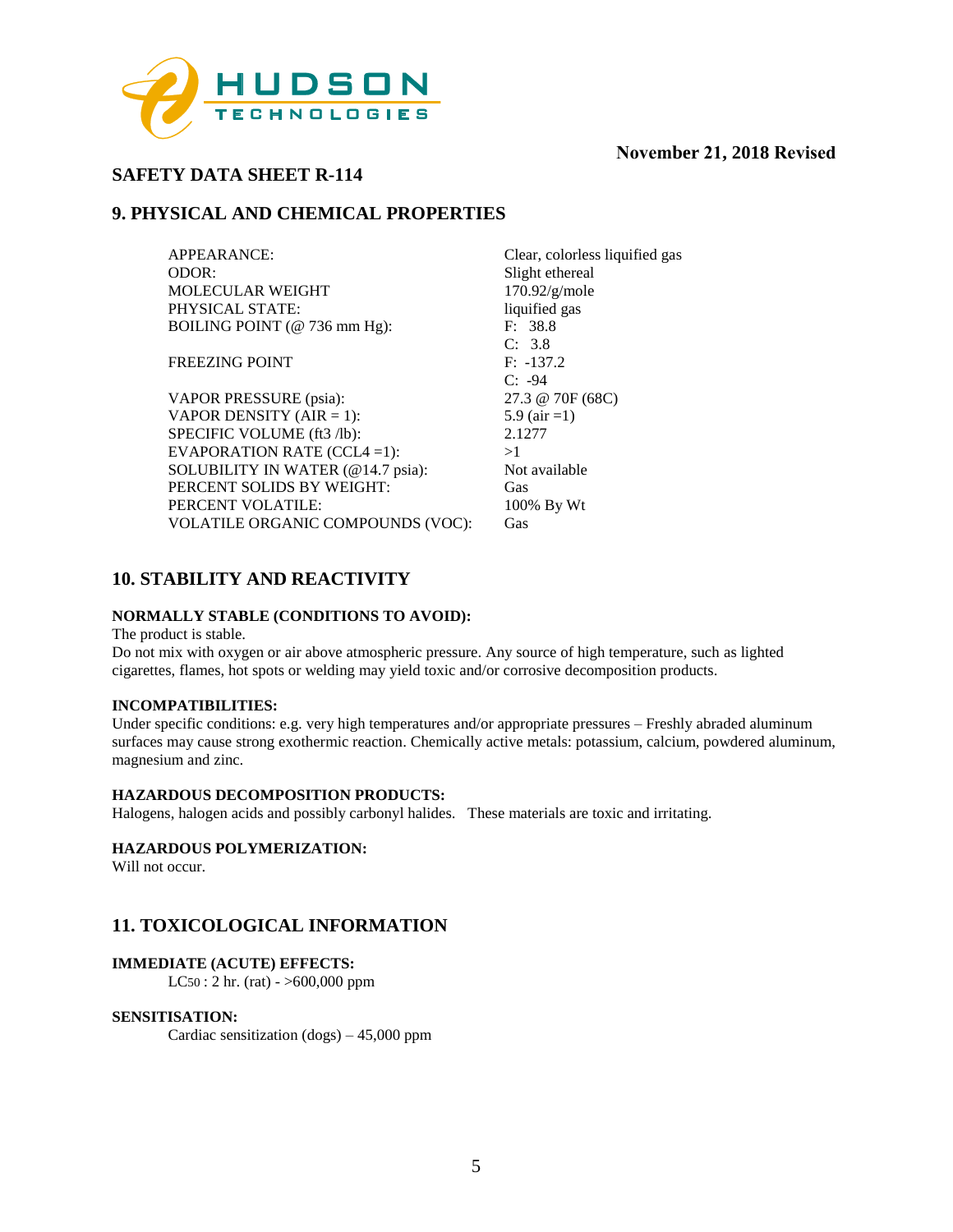

#### **SAFETY DATA SHEET R-114 REPEATED DOSE TOXICITY:**

Inhalation (rat) – NOEL 1000ppm Note- Subchronic toxicity

#### **OTHER DATA:**

May cause cardiac arrhythmia. Rapid evaporation of the liquid may cause frostbite.

# **12. ECOLOGICAL INFORMATION**

**Aquatic Toxicity:** Not available

**Degradability (BOD):** R-114 is a gas at room temperature; therefore, it is unlikely to remain in water.

### **13. DISPOSAL CONSIDERATIONS**

**RCRA -** Not a hazardous waste.

#### **OTHER DISPOSAL CONSIDERATIONS:**

Disposal must comply with federal, state, and local disposal or discharge laws. R-114 is subject to U.S. Environmental Protection Agency Clean Air Act Regulations Section 608 in 40 CFR Part 82 regarding refrigerant recycling.

**The information offered here is for the product as shipped. Use and/or alterations to the product such as mixing with other materials may significantly change the characteristics of the material and alter the RCRA classification and the proper disposal method.** 

### **14. TRANSPORT INFORMATION**

| <b>HAZARD CLASS:</b>         | 2.2.                                                         |
|------------------------------|--------------------------------------------------------------|
| <b>PROPER SHIPPING NAME:</b> | 1,2-Dichloro-1,1,2,2-Tetrafluoroethane, Tetrafluoroethane or |
|                              | Refrigerant Gas R114                                         |
| <b>ID NUMBER:</b>            | <b>UN1958</b>                                                |
| <b>PACKING GROUP:</b>        | N/A                                                          |
| <b>LABEL STATEMENT:</b>      | NONFLAMMABLE GAS                                             |
| <b>SHIPPING CONTAINERS:</b>  | Tank Cars, cylinders, ton tanks                              |

For additional information on shipping regulations affecting this material, contact the information number found in Section 1.

# **15. REGULATORY INFORMATION**

### **TOXIC SUBSTANCES CONTROL ACT (TSCA) TSCA INVENTORY STATUS:** Components listed on the TSCA inventory **OTHER TSCA ISSUES:** None